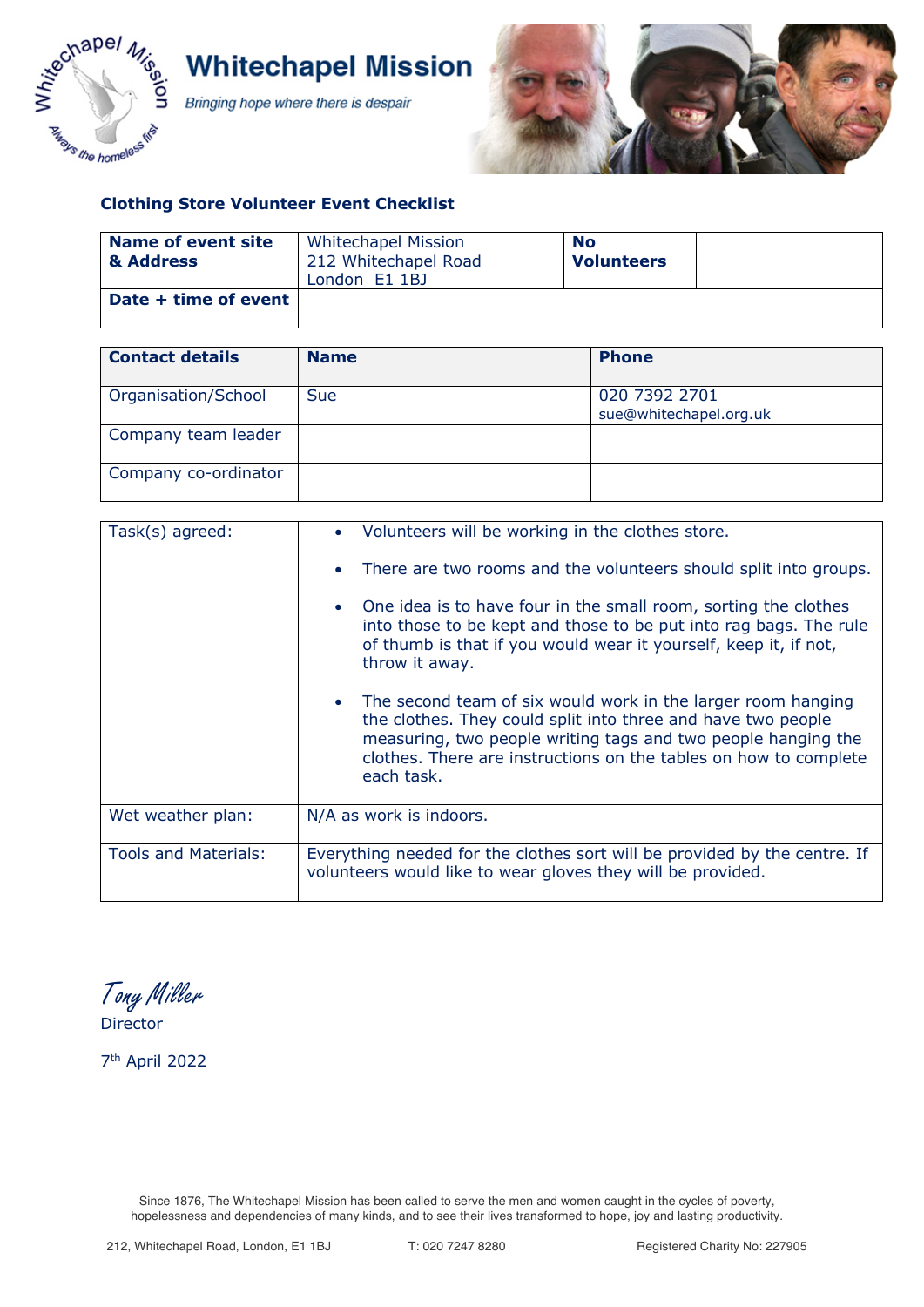| <b>Wash Basins?</b>                                                                   | In the toilets                                                                                                         |
|---------------------------------------------------------------------------------------|------------------------------------------------------------------------------------------------------------------------|
| First aid box location?                                                               | Kitchens on ground floor, offices on first and<br>second floors                                                        |
| Who is 1 <sup>st</sup> Aider on site?                                                 | All Whitechapel staff are first-aid trained                                                                            |
| Closest hospital?                                                                     | The Royal London is literally next door to the<br>centre- 020 7377 7000                                                |
| (If painting) How will room be ventilated?                                            | N/A                                                                                                                    |
| Might under-18s be on site? If yes, what<br>procedures are in place for safe working? | <b>No</b>                                                                                                              |
|                                                                                       |                                                                                                                        |
| Tea/coffee?                                                                           | Provided at any time in the volunteer rest area.<br>The volunteer rest area is available just by the<br>kitchens.      |
| Lunch?                                                                                | Can be provided by the Mission upon request<br>and at cost, or provided by organiser. Can be<br>eaten in upstairs hall |
| Secure coat/bag place?                                                                | Lockers available but volunteers should be<br>advised against bringing valuables if possible                           |
| Accessible toilet facilities?                                                         | Yes, staff toilets by the church hall                                                                                  |
| Who will meet + greet volunteer team?                                                 | Sue (Daycentre Manager) or Tony (Director)                                                                             |
| Who will give talk to volunteers about the                                            | Supervising member of staff                                                                                            |
| venue?<br>Where will people meet?                                                     | Ring the office or the day centre bell and<br>congregate in the church hall                                            |
| Is the work & work site accessible for those<br>with limited mobility?                | N <sub>0</sub>                                                                                                         |
| Nearest public transport facilities? Car parking?                                     | Car parking available upon request. The<br>mission is situated opposite Whitechapel Tube<br>station                    |
| Any scope for additional publicity or press<br>release?                               | Photos can be taken.                                                                                                   |
| Is smoking allowed on site? Is there a<br>designated area?                            | Outside only.                                                                                                          |

## Any other information • There is a radio in the Clothing Store. • Volunteers can take regular breaks in the volunteer rest area or in the upstairs

hall as necessary.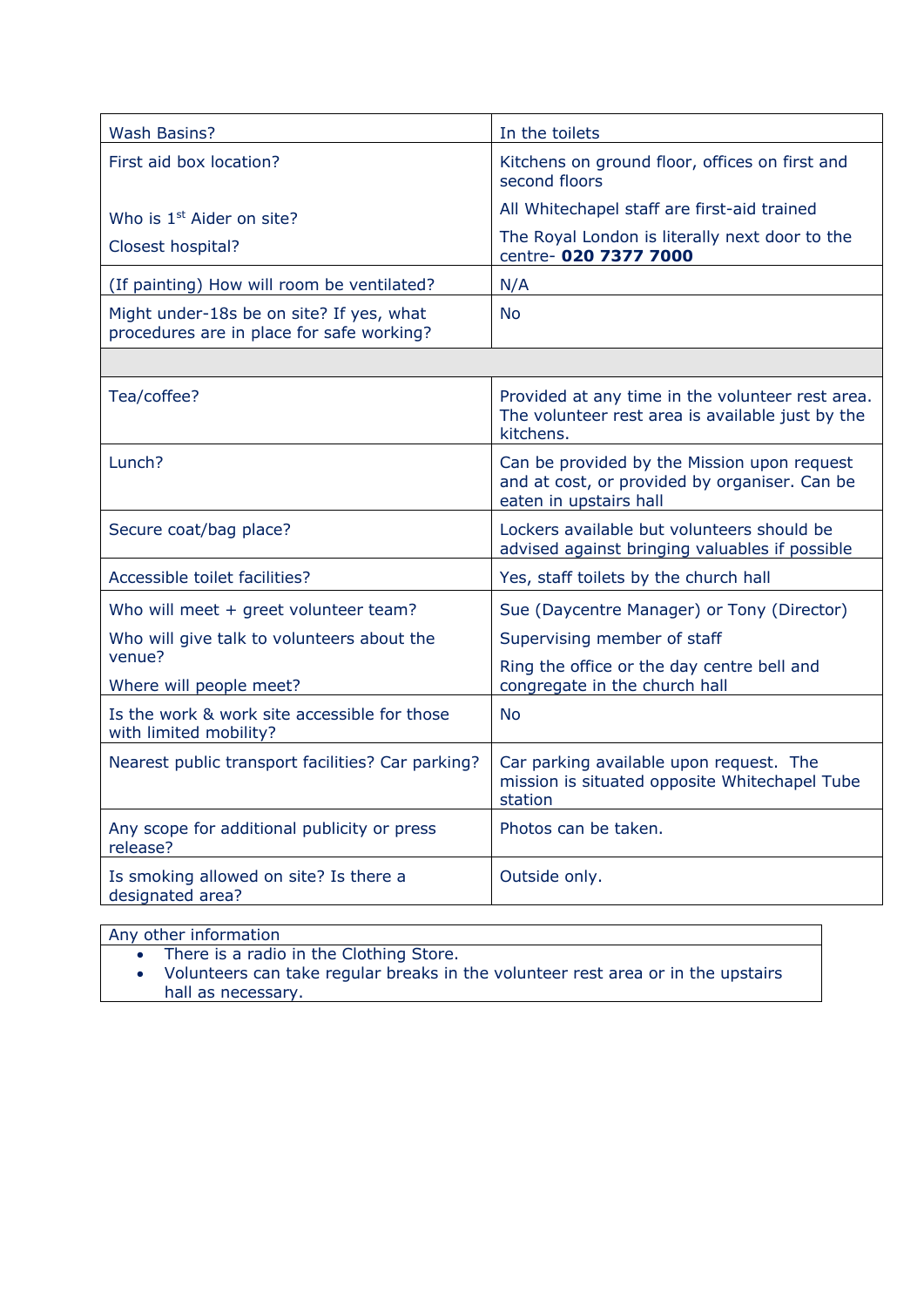| <b>HAZARD</b>                                                                                                                                                        | <b>EXISTING CONTROL</b><br><b>MEASURES</b>                                                                                                                                                                         | <b>INITIAL</b><br><b>RISK</b><br>LEVEL:<br>HIGH /<br><b>MEDIUM</b><br>/ Low | <b>ADDITIONAL CONTROL</b><br><b>MEASURES</b><br><b>TO REDUCE THE RISK</b>                                                                                                                                                                                                                                                                                                                                                                                                                    | <b>RESIDUA</b><br><b>L RISK</b><br>LEVEL:<br>$H$ IGH $/$<br><b>MEDIUM</b><br>/ Low |
|----------------------------------------------------------------------------------------------------------------------------------------------------------------------|--------------------------------------------------------------------------------------------------------------------------------------------------------------------------------------------------------------------|-----------------------------------------------------------------------------|----------------------------------------------------------------------------------------------------------------------------------------------------------------------------------------------------------------------------------------------------------------------------------------------------------------------------------------------------------------------------------------------------------------------------------------------------------------------------------------------|------------------------------------------------------------------------------------|
| Describe all<br>hazards<br>identified and<br>their effects for<br>each task                                                                                          | Describe fully all existing<br>controls applicable for each<br>hazard. All controls must be<br>valid in that they reduce<br>severity, likelihood or both.<br>Please specify who is<br>responsible for each action. | <b>Classify</b><br>risk<br>rating<br>from<br>matrix<br>for each<br>hazard   | Describe all further<br>controls to be<br>implemented on or<br>before the event date.<br>All controls must be<br>valid in that they<br>reduce severity,<br>likelihood or both.<br>Please specify who is<br>responsible for each<br>action.                                                                                                                                                                                                                                                   | Classify<br><b>risk</b><br>rating<br>from<br>matrix<br>for each<br>hazard          |
| Fire &<br>explosion:<br>Emergencies on<br>site e.g. fire,<br>bomb: Can cause<br>injury or death<br>to volunteers<br>present on site                                  | Site protocols i.e.<br>$\circ$<br>established evacuation<br>procedure, designated<br>accessible fire exits,<br>accessible fire<br>extinguishers and<br>blankets, first aid<br>provisions                           | <b>Medium</b><br>(8)                                                        | Centre's supervisor<br>$\circ$<br>to fully explain to<br>all volunteers at the<br>start of the day the<br>site evacuation<br>procedure and<br>location or fire<br>exits, fire<br>extinguishers and<br>blankets, and first<br>aid facilities                                                                                                                                                                                                                                                  | Medium<br>(4)                                                                      |
| <b>Restricted</b><br>space/ Access<br>and Egress/<br>Slips, trips &<br>falls:<br>Injury resulting<br>from tripping on<br>hangers or<br>clothing left on<br>the floor | Site protocols for<br>$\circ$<br>storing hangers, clothes<br>etc                                                                                                                                                   | Medium<br>(4)                                                               | Centre staff, team<br>$\circ$<br>leader and<br>volunteers to<br>ensure all<br>equipment and<br>materials are<br>securely and safely<br>stored before and<br>during the event,<br>and dealt with<br>responsibly after<br>the event.<br>During the event,<br>$\circ$<br>designated areas<br>for storage to be<br>assigned and<br>marked out where<br>appropriate by<br>centre staff or<br>Team Leaders. If<br>possible / practical<br>these areas are to<br>be away from<br>'pedestrian flow'. | Low $(2)$                                                                          |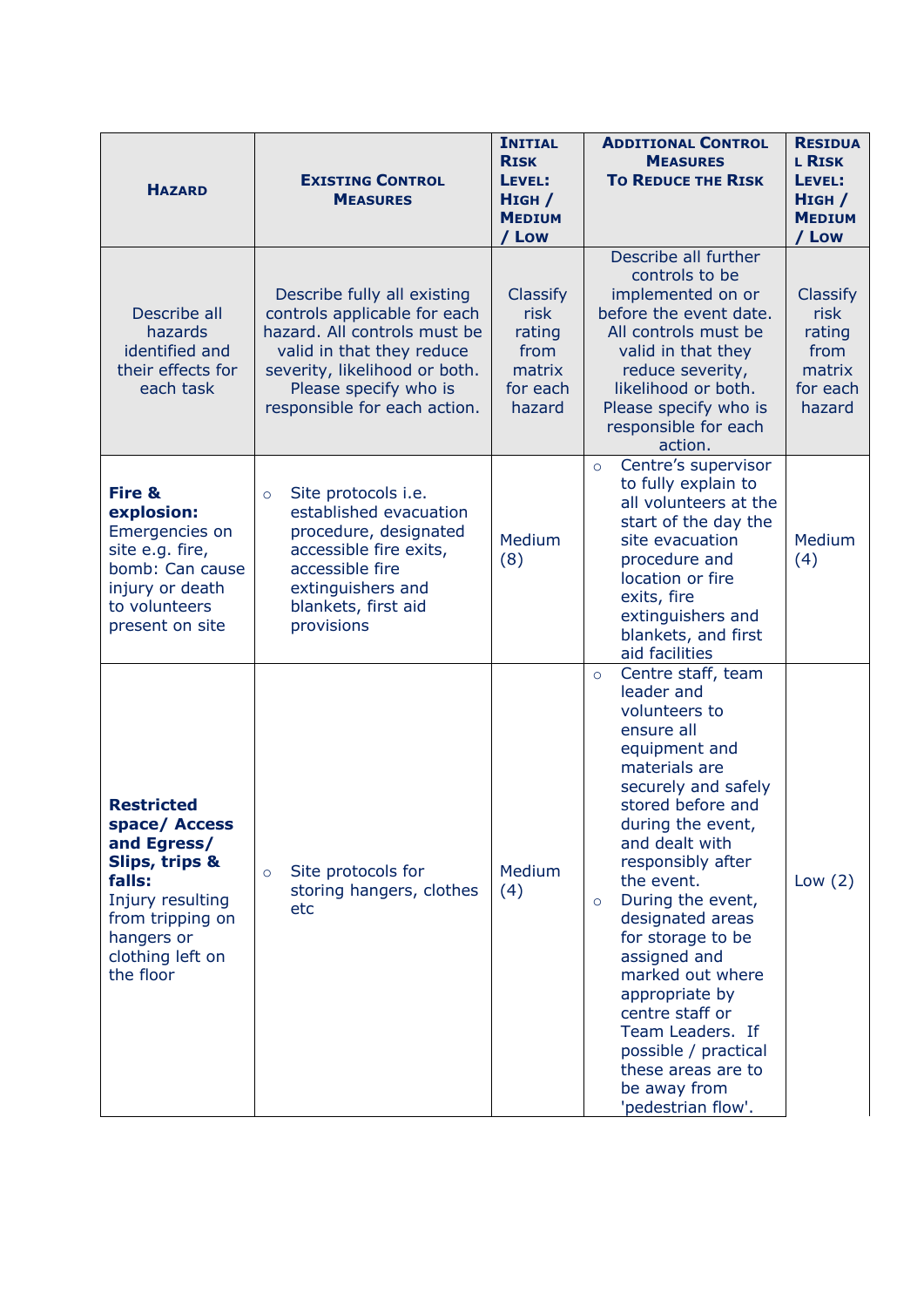| <b>HAZARD</b>                                                                                                                                                                                                 | <b>EXISTING CONTROL</b><br><b>MEASURES</b>                                                                                                                                                                         | <b>INITIAL</b><br><b>RISK</b><br>LEVEL:<br>$H$ IGH $/$<br><b>MEDIUM</b><br>/ Low | <b>ADDITIONAL CONTROL</b><br><b>MEASURES</b><br><b>TO REDUCE THE RISK</b>                                                                                                                                                                                                                                                                                                                                                       | <b>RESIDUA</b><br><b>L RISK</b><br>LEVEL:<br>$H$ IGH $/$<br><b>MEDIUM</b><br>Low |
|---------------------------------------------------------------------------------------------------------------------------------------------------------------------------------------------------------------|--------------------------------------------------------------------------------------------------------------------------------------------------------------------------------------------------------------------|----------------------------------------------------------------------------------|---------------------------------------------------------------------------------------------------------------------------------------------------------------------------------------------------------------------------------------------------------------------------------------------------------------------------------------------------------------------------------------------------------------------------------|----------------------------------------------------------------------------------|
| Describe all<br>hazards<br>identified and<br>their effects for<br>each task                                                                                                                                   | Describe fully all existing<br>controls applicable for each<br>hazard. All controls must be<br>valid in that they reduce<br>severity, likelihood or both.<br>Please specify who is<br>responsible for each action. | Classify<br><b>risk</b><br>rating<br>from<br>matrix<br>for each<br>hazard        | Describe all further<br>controls to be<br>implemented on or<br>before the event date.<br>All controls must be<br>valid in that they<br>reduce severity,<br>likelihood or both.<br>Please specify who is<br>responsible for each<br>action.                                                                                                                                                                                      | Classify<br>risk<br>rating<br>from<br>matrix<br>for each<br>hazard               |
| <b>Security:</b><br>Risk to property<br>or valuables                                                                                                                                                          | Lockers available for<br>$\circ$<br>use.<br>The Whitechapel Mission<br>$\circ$<br>can only advise<br>volunteers to secure<br>valuables and cannot<br>take responsibility for<br>loss or theft.                     | Medium<br>(4)                                                                    | Volunteers to be<br>$\circ$<br>advised of security<br>risk on the day by<br>the centre<br>supervisor and<br>shown where the<br>lockers are.<br><b>Volunteer Team</b><br>$\circ$<br>Leaders to ensure<br>all volunteers lock<br>their valuables<br>away.                                                                                                                                                                         | Low $(2)$                                                                        |
| <b>Ventilation /</b><br><b>Temperature:</b><br>Illness resulting<br>from lack of<br>fresh air or<br>natural light or<br>over heating.<br>Claustrophobia<br>leading to panic<br>or distress for<br>volunteers. | Centre provides<br>$\circ$<br>spacious, light and open<br>room available for<br>volunteers to use all day<br>to take breaks.                                                                                       | <b>Medium</b><br>(4)                                                             | Volunteers<br>$\circ$<br>suffering from<br>severe<br>claustrophobia are<br>advised not attend<br>the challenge.<br>Exit route to be<br>$\circ$<br>clearly identified<br>and mobile<br>numbers to be<br>exchanged with<br>centre supervisor in<br>case of any security<br>pass issues.<br>Volunteers to take<br>$\circ$<br>regular breaks<br>Team Leaders to<br>$\circ$<br>ensure there is<br>plenty of water for<br>volunteers. | Low $(1)$                                                                        |